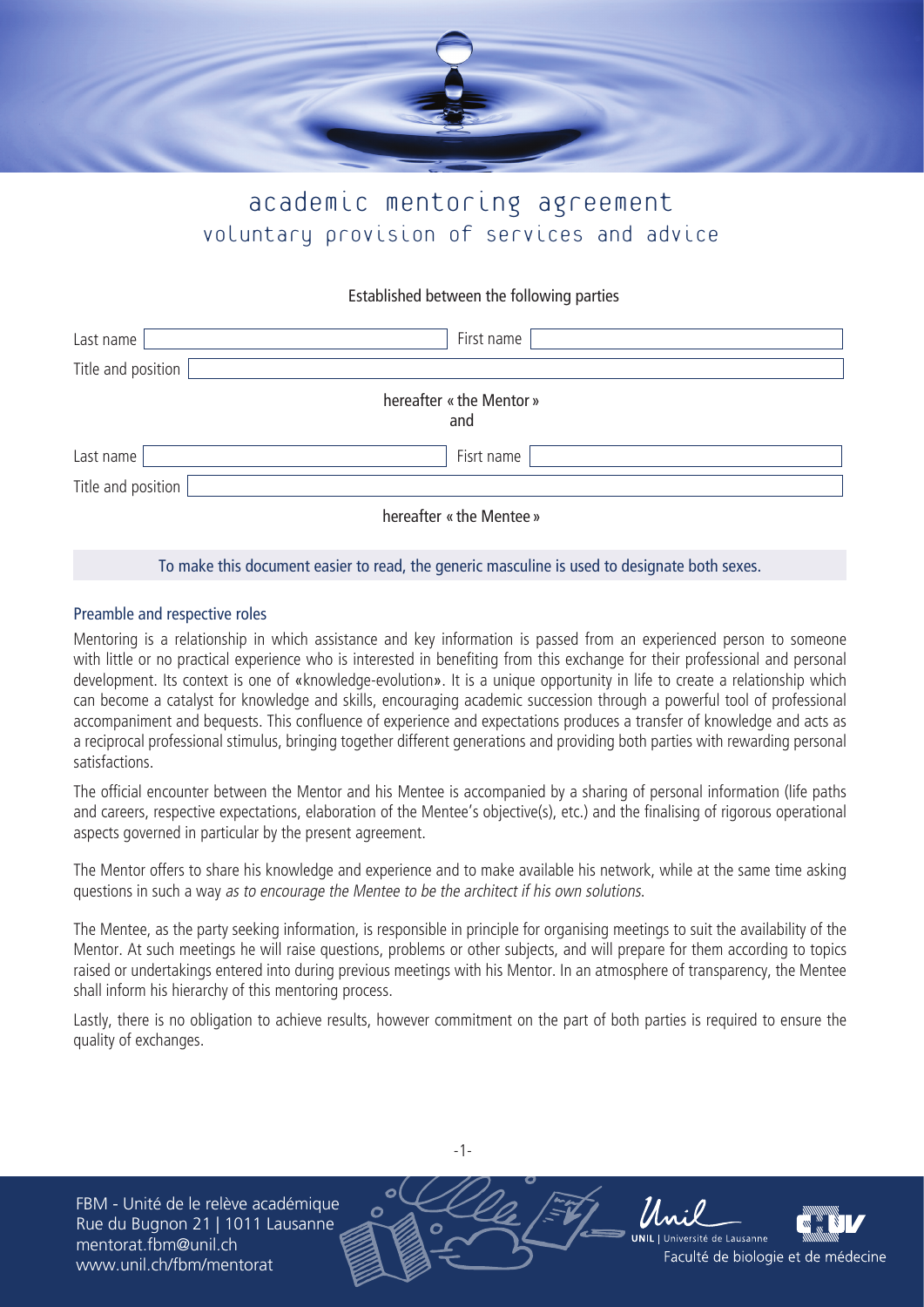# Article 1 – Duration and objectives of the mentoring

The duration of the mentoring is at least one (1) academic year but may be renewed for a similar period if agreed jointly by the parties. Article 5 is reserved.

The areas in which a Mentor may bring his experience to bear are generally as follows:

### Advice for research activities

- $\triangleright$  Programming research
- $\triangleright$  Defining a strategy for the selection of grant-awarding bodies
- $\triangleright$  Support in compiling the research dossier (design, drafting, listening)
- $\triangleright$  Assistance in putting together the research team (personnel, students) according to available resources and funds
- ¾ Identification of requirements for continuation of the research programme (platforms, colleagues, etc.)
- ¾ Advice concerning research output (articles, symposia, conferences, etc.)
- $\triangleright$  Facilitating access to the professional network

### Advice for academic activities

- ¾ Information concerning academic careers and help consolidating the areas of Research, Teaching (and where relevant Clinic)
- $\triangleright$  Advice furthering the work and influence of the academic institution
- $\triangleright$  Support with integration into the teaching staff
- $\triangleright$  Advice concerning preparation, planning, delivery and evaluation of courses
- $\triangleright$  Raising awareness of university values
- $\triangleright$  Facilitating access to the academic network

The parties shall establish together a list of objectives to be attained and actions to be carried out.

# Article 2 – Exchanges and meetings

The Mentor and Mentee undertake to hold regular discussions subject to their availability and in accordance with the methods and frequency outlined below. They must however meet, if necessary on Skype, at least once every three months, but in principle once a month.

One of the first meetings shall take place at the Mentor's workplace so that the Mentee can become familiar with it.

Date of monthly meetings (at least once every three months):

| November | March |
|----------|-------|
| December | April |
| January  | May   |
| February | June  |

The Mentor and Mentee undertake to attend at least one of the *Lunch Room* FBM events including *soft skills* workshops.

#### Article 3 – Evaluation

The parties agree and undertake to attend an evaluation of the programme, where necessary after termination of the present agreement.

# Article 4 – Code of conduct and confidentiality

The Mentor and Mentee enter into the mentoring relationship freely and voluntarily. They are jointly responsible for the development and success of their relationship.

The Mentor, whose role is to listen and to offer advice, undertakes not to interfere in the working relationship between the Mentee and his immediate hierarchy.